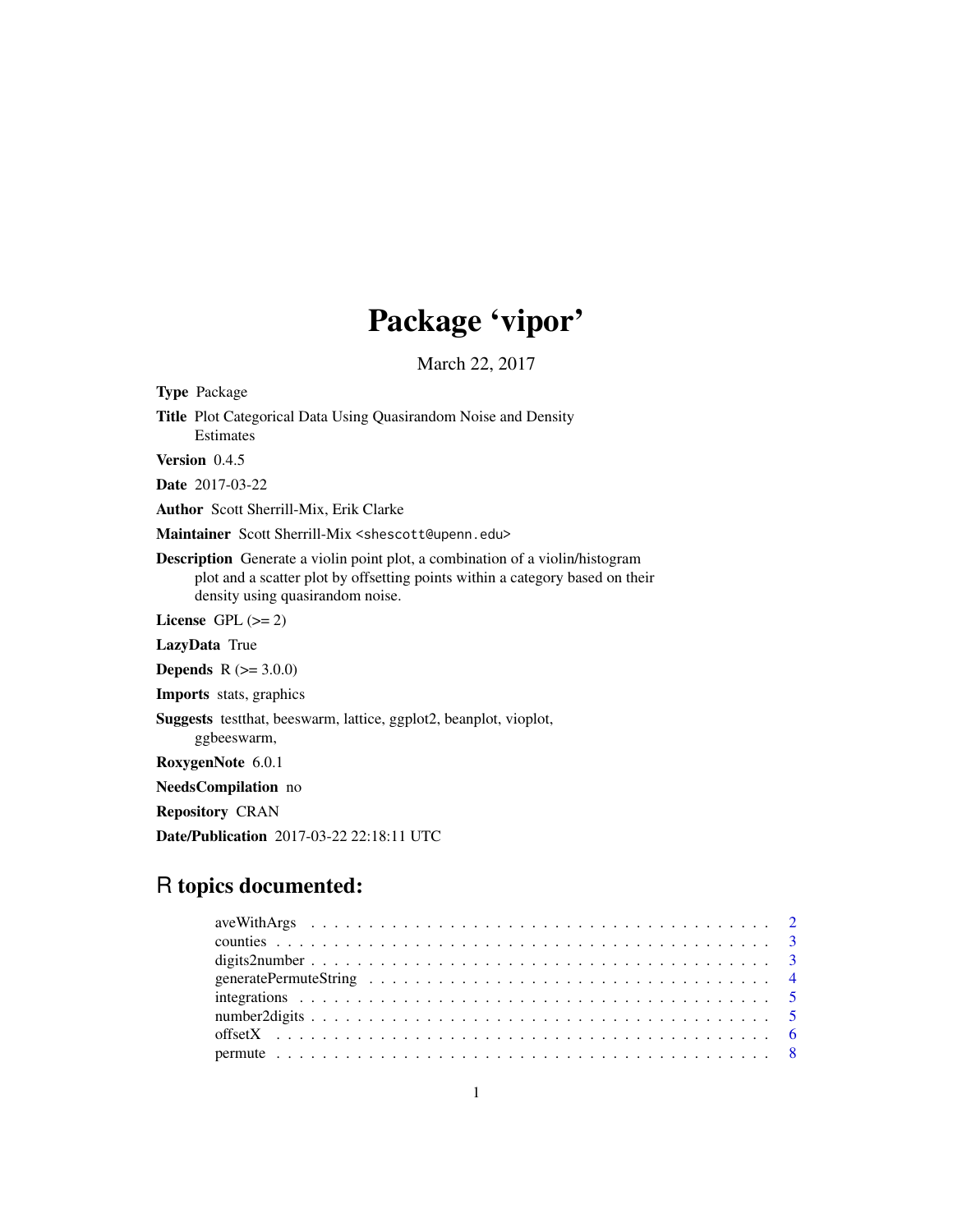#### <span id="page-1-0"></span>2 aveWithArgs

| Index | 14 |
|-------|----|

aveWithArgs *the ave() function but with arguments passed to FUN*

#### Description

A function is applied to subsets of x where each subset consist of those observations with the same groupings in y

#### Usage

 $a$ veWithArgs(x, y, FUN = mean, ...)

#### Arguments

| $\mathsf{x}$ | a vector to apply FUN to                                                      |
|--------------|-------------------------------------------------------------------------------|
| <b>V</b>     | a vector or list of vectors of grouping variables all of the same length as x |
| FUN          | function to apply for each factor level combination.                          |
| $\cdot$      | additional arguments to FUN                                                   |

#### Value

A numeric vector of the same length as x where an each element contains the output from FUN after FUN was applied on the corresponding subgroup for that element (repeated if necessary within a subgroup).

#### See Also

[ave](#page-0-0)

```
aveWithArgs(1:10,rep(1:5,2))
aveWithArgs(c(1:9,NA),rep(1:5,2),max,na.rm=TRUE)
```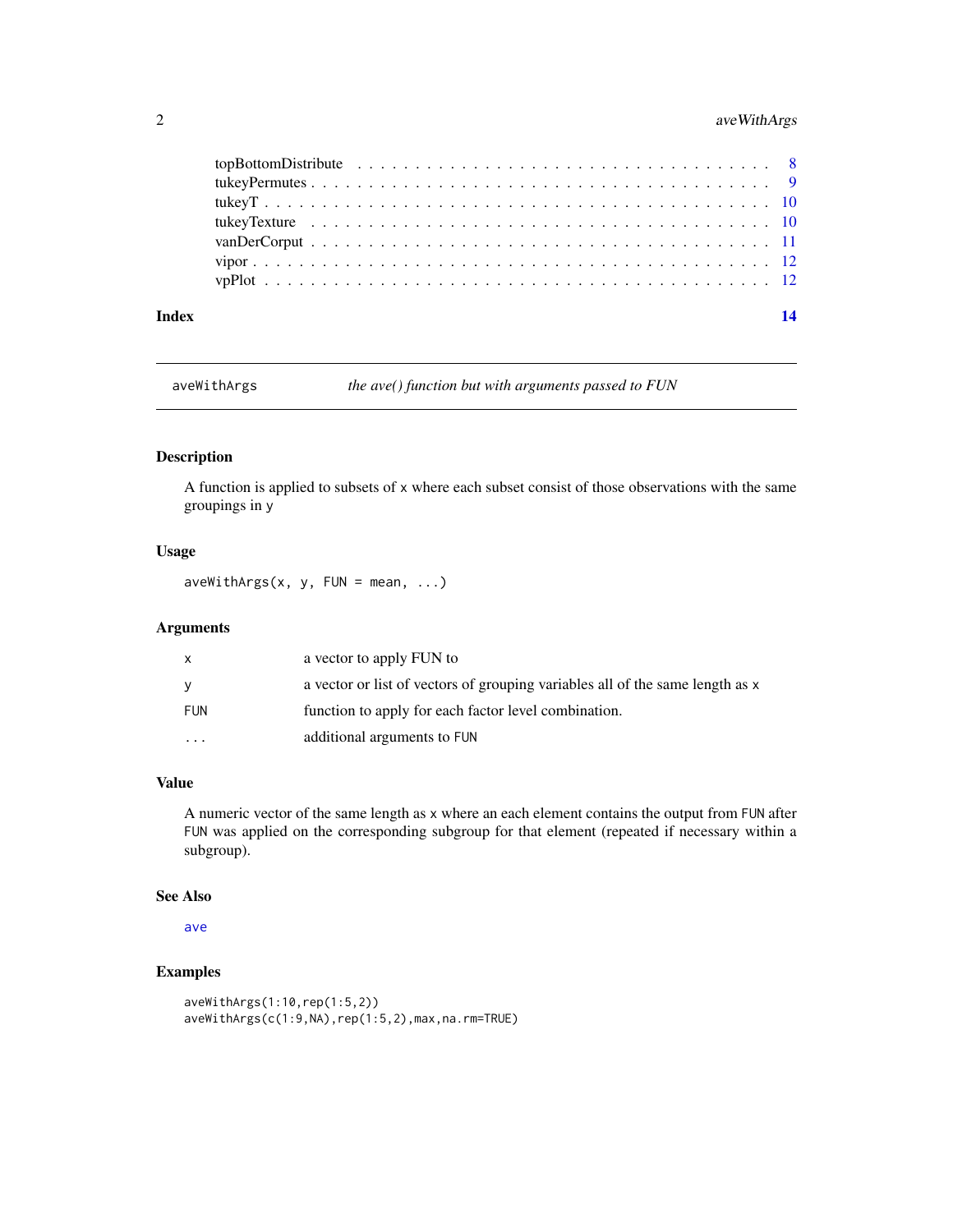<span id="page-2-0"></span>

A dataset containing data from the US census burea

#### Usage

counties

#### Format

A data frame with 3143 rows and 8 variables:

id GEO.id from original data state state in which the county is located

county name of the county

population population of the county

housingUnits housing units in the county

totalArea Area in square miles - Total area

waterArea Area in square miles - Water area

landArea Area in square miles - Land area

#### Source

```
http://factfinder.census.gov/bkmk/table/1.0/en/DEC/10_SF1/GCTPH1.US05PR, system.file("data-
raw", "makeCounties.R", package = "vipor")
```
#### References

<https://www.census.gov/prod/cen2010/cph-2-1.pdf>

| digits2number | Convert a vector of integers representing digits in an arbitrary base to |
|---------------|--------------------------------------------------------------------------|
|               | an integer                                                               |

#### Description

Takes a vector of integers representing digits in an arbitrary base e.g. binary or octal and converts it into an integer (or the integer divided by base^length(digits) for the number of digits if fractional is TRUE). Note that the first digit in the input is the least significant.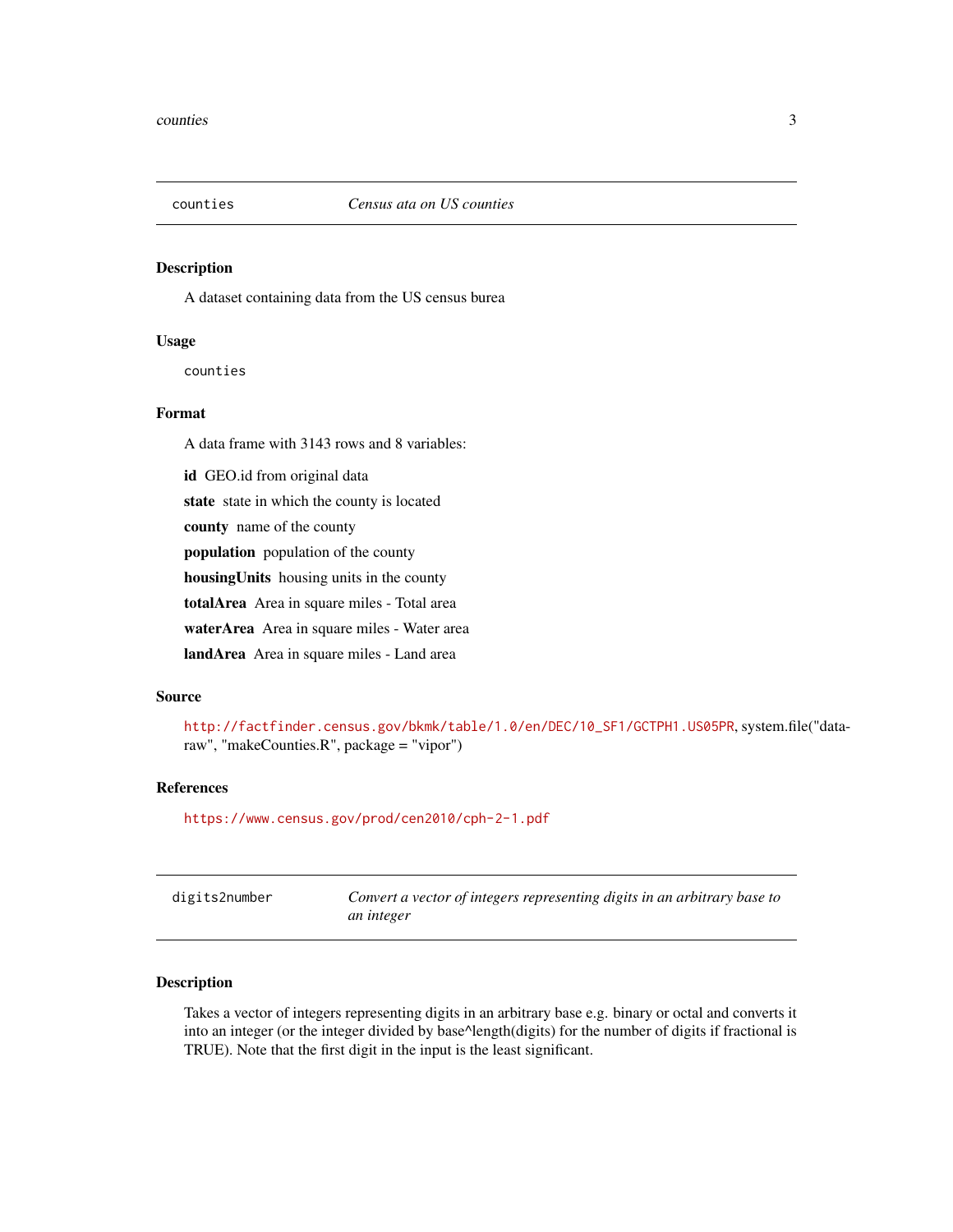#### <span id="page-3-0"></span>Usage

```
digits2number(digits, base = 2, fractional = FALSE)
```
#### Arguments

| digits     | a vector of integers representing digits in an arbitrary base                                                                        |
|------------|--------------------------------------------------------------------------------------------------------------------------------------|
| base       | the base for the numeral system (e.g. 2 for binary or 8 for octal)                                                                   |
| fractional | divide the output by the max for this number of digits and base. Note that this is<br>base^length(digits) not base^length(digits)-1. |

#### Value

an integer

#### References

<https://en.wikipedia.org/wiki/Radix>

#### Examples

digits2number(c(4,4,1),8) digits2number(number2digits(100))

generatePermuteString *Generate a permutation string meeting Tukey criteria*

#### Description

Find a random string of concatenated permutations of 1:n fulfilling Tukey's criteria that there are no runs of 3 or more increases or decreases in a row. Tukey just uses the default n=5.

#### Usage

```
generatePermuteString(nReps = 20, n = 5)
```
#### Arguments

| nReps | number of permutations to concatenate |
|-------|---------------------------------------|
| n     | permutations from 1 to n              |

#### Value

a vector of nReps\*n integers giving concatenated permutations

```
tukeyPermutes()
tukeyPermutes(6,3)
```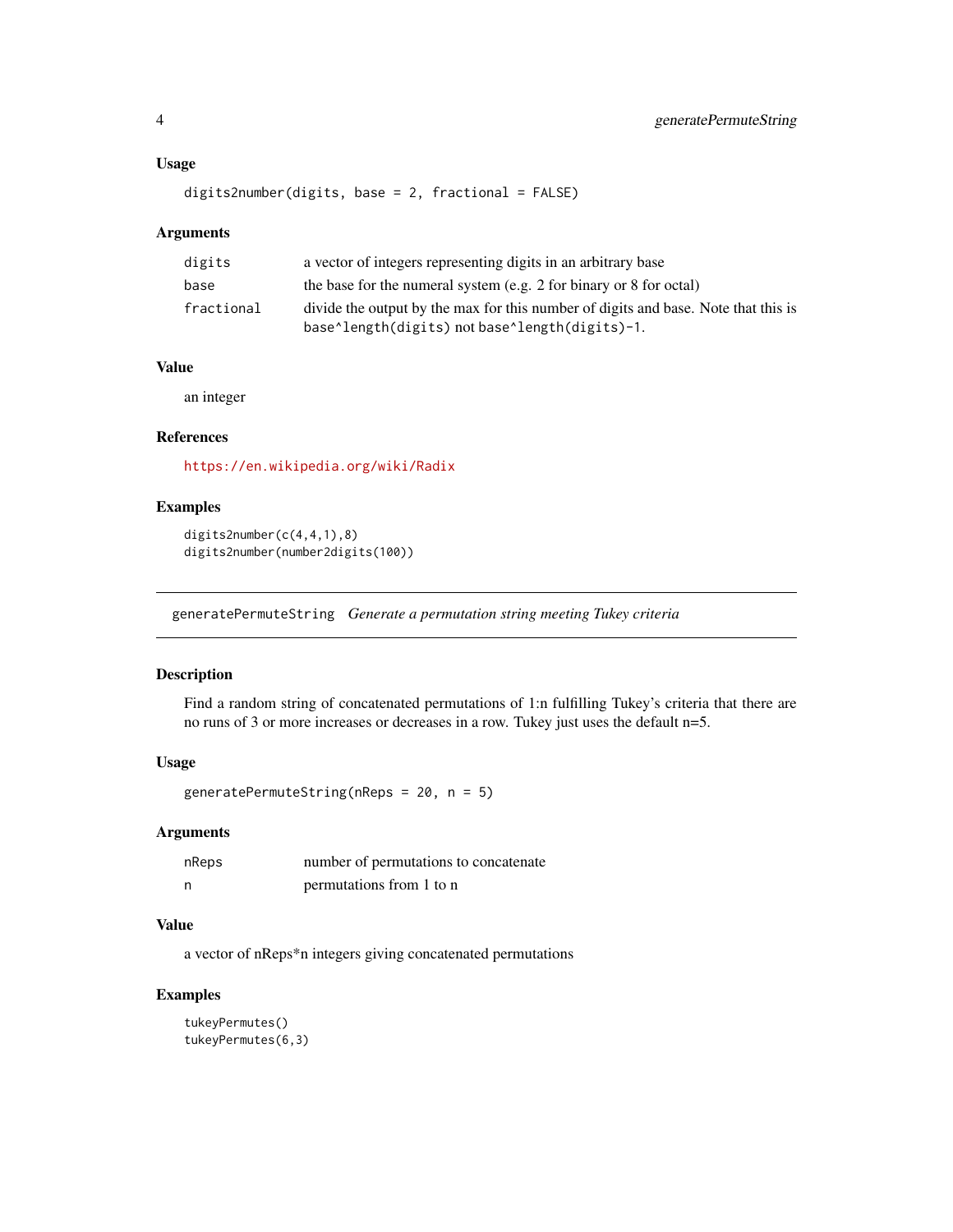<span id="page-4-0"></span>

A dataset containing data from a meta-analysis looking for differences between active and inactive HIV integrations. Each row represents a provirus integrated somewhere in a human chromosome with whether viral expression was detectd, the distance to the nearest gene and the number of reads from H4K12ac ChIP-Seq mapped to within 50,000 bases of the integration.

#### Usage

integrations

#### Format

A data frame with 12436 rows and 4 variables:

study the cell population infected by HIV

latent whether the provirus was active (expressed) or inactive (latent)

nearestGene distance to nearest gene (transcription unit) (0 if in a gene)

H4K12ac number of reads aligned within +- 50,000 bases in a H4K12ac ChIP-Seq

#### Source

<http://www.retrovirology.com/content/10/1/90/additional>, system.file("data-raw", "makeIntegrations.R", package = "vipor")

#### References

<http://www.retrovirology.com/content/10/1/90>

number2digits *Convert an integer to an arbitrary base*

#### Description

Takes an integer and converts it into an arbitrary base e.g. binary or octal. Note that the first digit in the output is the least significant.

#### Usage

number2digits(n, base = 2)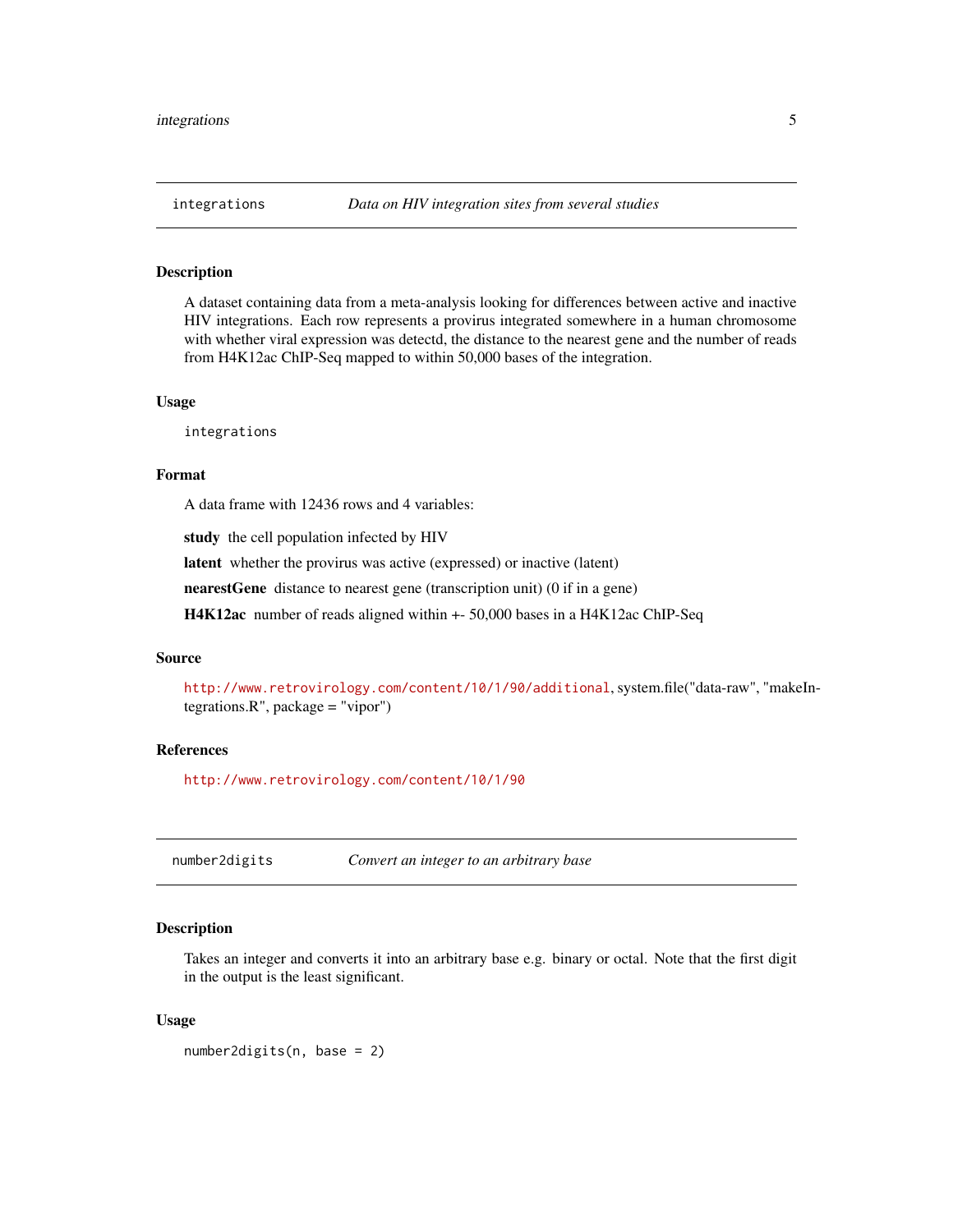<span id="page-5-0"></span> $\epsilon$  of  $\epsilon$  of  $\epsilon$  of  $\epsilon$  of  $\epsilon$  of  $\epsilon$  of  $\epsilon$  of  $\epsilon$  of  $\epsilon$  of  $\epsilon$  of  $\epsilon$  of  $\epsilon$  of  $\epsilon$  of  $\epsilon$  or  $\epsilon$  of  $\epsilon$  or  $\epsilon$  or  $\epsilon$  or  $\epsilon$  or  $\epsilon$  or  $\epsilon$  or  $\epsilon$  or  $\epsilon$  or  $\epsilon$  or  $\epsilon$  or  $\epsilon$  or  $\epsilon$  or  $\epsilon$ 

#### Arguments

|      | the integer to be converted                                        |
|------|--------------------------------------------------------------------|
| base | the base for the numeral system (e.g. 2 for binary or 8 for octal) |

#### Value

a vector of length ceiling(log(n+1,base)) respresenting each digit for that numeral system

#### References

<https://en.wikipedia.org/wiki/Radix>

#### Examples

number2digits(100) number2digits(100,8)

<span id="page-5-1"></span>offsetX *Offset data using quasirandom noise to avoid overplotting*

#### Description

Arranges data points using quasirandom noise (van der Corput sequence), pseudorandom noise or alternatively positioning extreme values within a band to the left and right to form beeswarm/onedimensional scatter/strip chart style plots. That is a plot resembling a cross between a violin plot (showing the density distribution) and a scatter plot (showing the individual points). This function returns a vector of the offsets to be used in plotting.

#### Usage

```
offsetX(y, x = rep(1, length(y)), width = 0.4, variable = FALSE, ...)offsetSingleGroup(y, maxLength = NULL, method = c("quasirandom",
  "pseudorandom", "smiley", "maxout", "frowney", "minout", "tukey",
  "tukeyDense"), nbins = NULL, adjust = 1)
```
#### Arguments

| y            | vector of data points                                                                                                                                                                                              |
|--------------|--------------------------------------------------------------------------------------------------------------------------------------------------------------------------------------------------------------------|
| $\mathsf{x}$ | a grouping factor for y (optional)                                                                                                                                                                                 |
| width        | the maximum spacing away from center for each group of points. Since points<br>are spaced to left and right, the maximum width of the cluster will be approxi-<br>mately width*2 (0 = no offset, default = $0.4$ ) |
| varwidth     | adjust the width of each group based on the number of points in the group                                                                                                                                          |
|              | additional arguments to offsetSingleGroup                                                                                                                                                                          |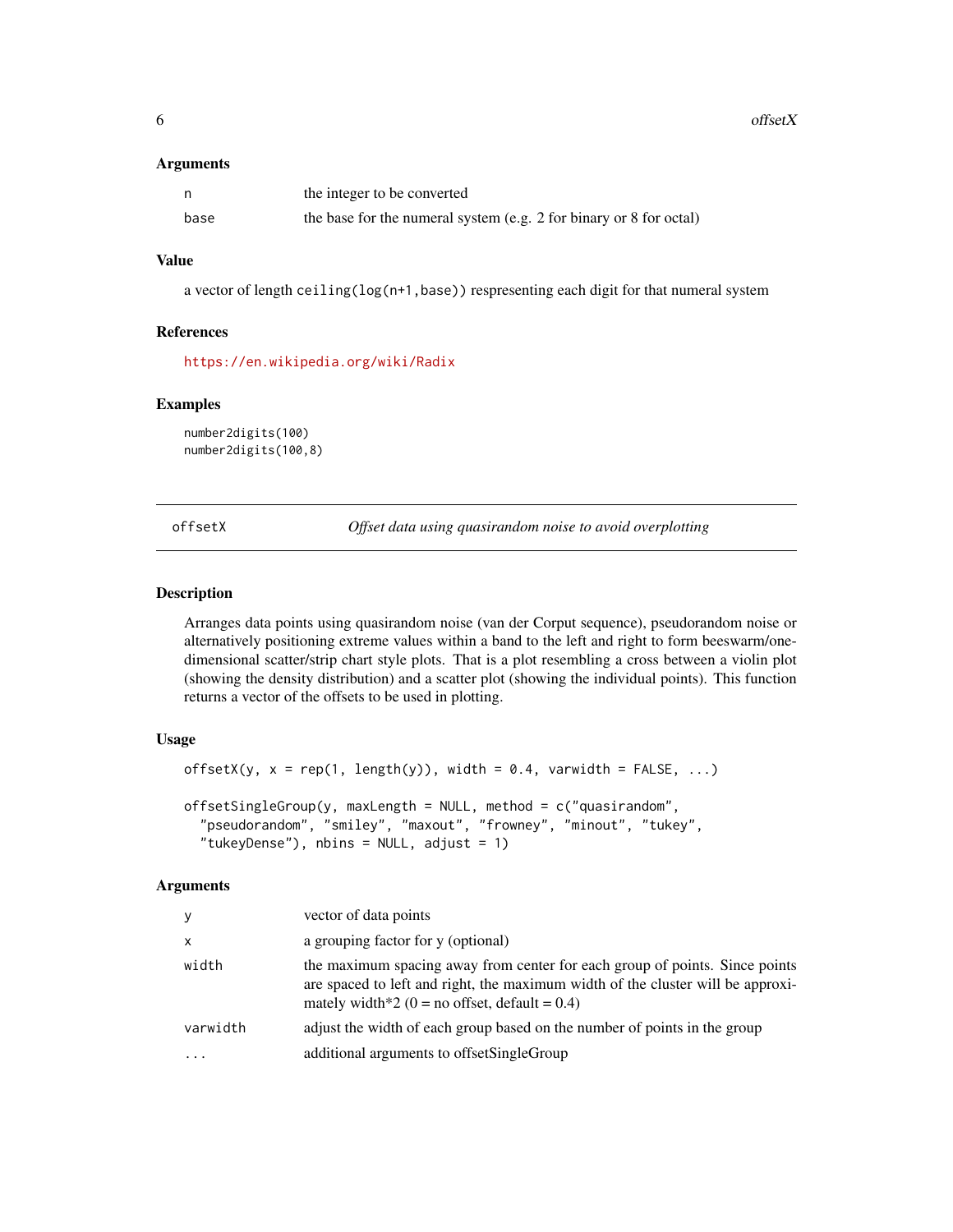| maxLength | multiply the offset by sqrt(length(y)/maxLength) if not NULL. The sqrt is to<br>match boxplot (allows comparison of order of magnitude different ns, scale with<br>standard error)                                                                                                                                            |
|-----------|-------------------------------------------------------------------------------------------------------------------------------------------------------------------------------------------------------------------------------------------------------------------------------------------------------------------------------|
| method    | method used to distribute the points:                                                                                                                                                                                                                                                                                         |
|           | <b>quasirandom:</b> points are distributed within a kernel density estimate of the<br>distribution with offset determined by quasirandom Van der Corput noise<br><b>pseudorandom:</b> points are distributed within a kernel density estimate of the<br>distribution with offset determined by pseudorandom noise a la jitter |
|           | maxout: points are distributed within a kernel density with points in a band<br>distributed with highest value points on the outside and lowest in the middle                                                                                                                                                                 |
|           | <b>minout:</b> points are distributed within a kernel density with points in a band<br>distributed with highest value points in the middle and lowest on the outside                                                                                                                                                          |
|           | tukey: points are distributed as described in Tukey and Tukey "Strips display-<br>ing empirical distributions: I. textured dot strips"                                                                                                                                                                                        |
|           | <b>tukeyDense:</b> points are distributed as described in Tukey and Tukey but are<br>constrained with the kernel density estimate                                                                                                                                                                                             |
| nbins     | the number of points used to calculate density (defaults to 1000 for quasirandom<br>and pseudorandom and 100 for others)                                                                                                                                                                                                      |
| adjust    | adjust the bandwidth used to calculate the kernel density (smaller values mean<br>tighter fit, larger values looser fit, default is 1)                                                                                                                                                                                        |
|           |                                                                                                                                                                                                                                                                                                                               |

#### Value

a vector with of x-offsets of the same length as y

```
## Generate fake data
dat <- list(rnorm(50), rnorm(500), c(rnorm(100), rnorm(100,5)), rcauchy(100))
names(dat) <- c("Normal", "Dense Normal", "Bimodal", "Extremes")
## Plot each distribution with a variety of parameters
par(mfrow=c(4,1), mar=c(2,4, 0.5, 0.5))
sapply(names(dat),function(label) {
  y<-dat[[label]]
  offsets <- list(
    'Default'=offsetX(y),
    'Smoother'=offsetX(y, adjust=2),
    'Tighter'=offsetX(y, adjust=0.1),
    'Thinner'=offsetX(y, width=0.1)
  \lambdaids <- rep(1:length(offsets), sapply(offsets,length))
  plot(unlist(offsets) + ids, rep(y, length(offsets)),
       ylab=label, xlab='', xaxt='n', pch=21, las=1)
  axis(1, 1:4, c("Default", "Adjust=2", "Adjust=0.1", "Width=10%"))
})
```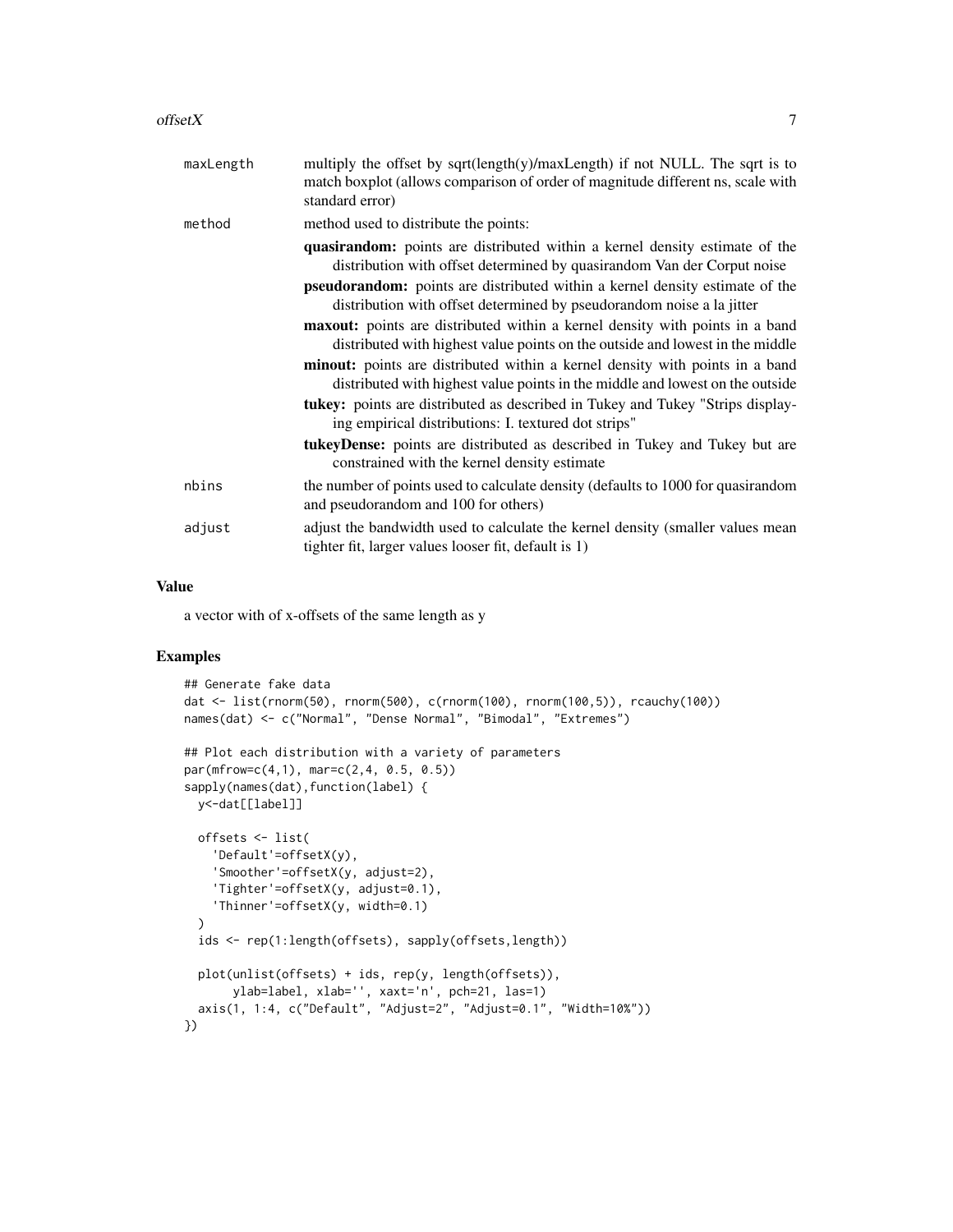<span id="page-7-0"></span>

Recursively generates all permutations of a vector. The result will be factorial(length(vals)) long so be careful with any longer vectors (e.g. longer than 10).

#### Usage

```
permute(vals)
```
#### Arguments

vals a vector of elements to be permuted

#### Value

A list of vectors containing all permutation of the values

#### See Also

[sample](#page-0-0)

#### Examples

```
permute(letters[1:3])
permute(1:5)
```
topBottomDistribute *Produce offsets such that points are sorted with most extreme values to right and left*

#### Description

Produce offsets to generate smile-like or frown-like distributions of points. That is sorting the points so that the most extreme values alternate between the left and right e.g. (max,3rd max,...,4th max, 2nd max). The function returns either a proportion between 0 and 1 (useful for plotting) or an order

#### Usage

```
topBottomDistribute(x, fromey = FALSE, prop = TRUE)
```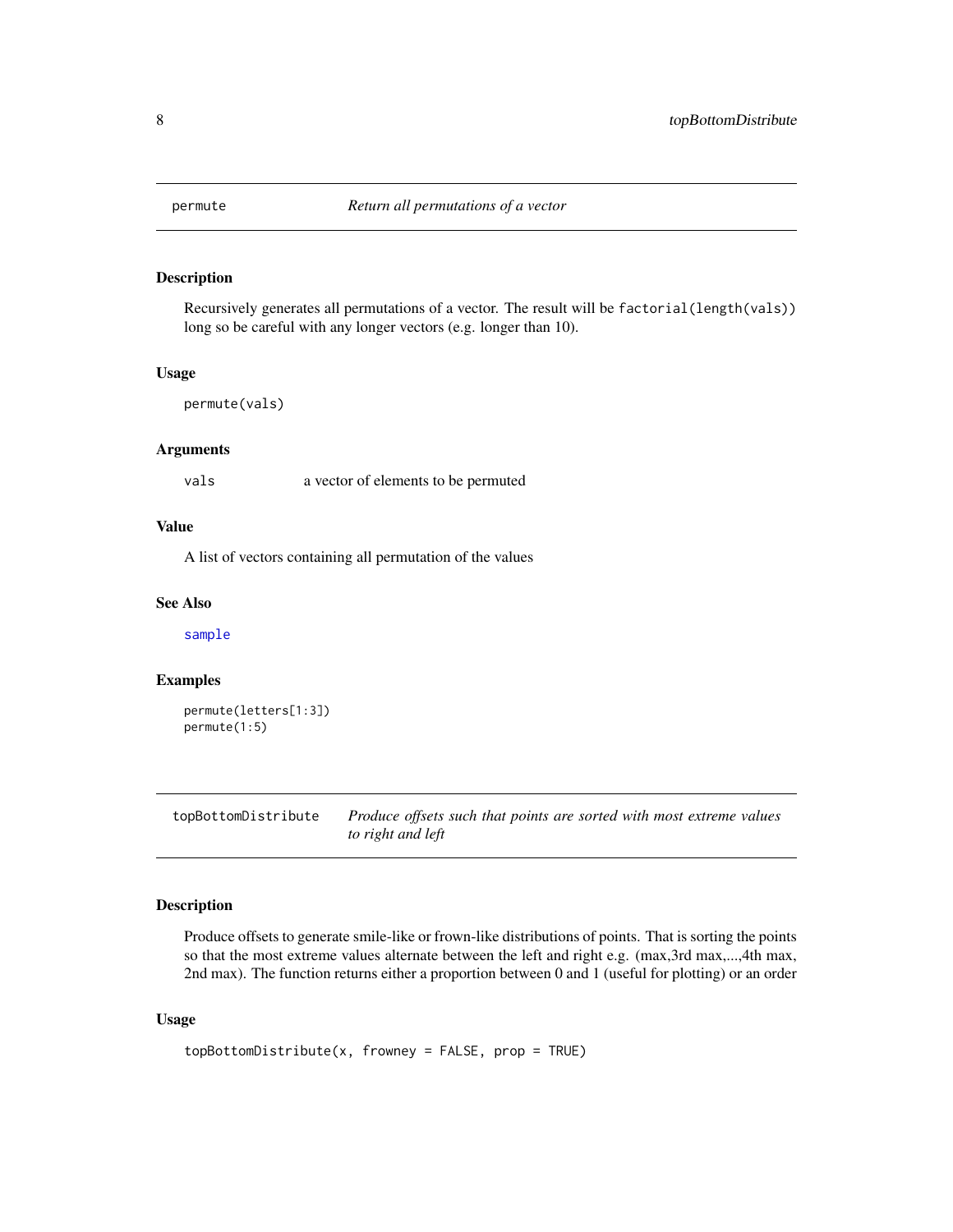#### <span id="page-8-0"></span>tukeyPermutes 9

#### Arguments

| $\mathsf{x}$ | the elements to be sorted                                                                                                                           |
|--------------|-----------------------------------------------------------------------------------------------------------------------------------------------------|
| frowney      | if TRUE then sort minimums to the outside, otherwise sort maximums to the<br>outside                                                                |
| prop         | if FALSE then return an ordering of the data with extremes on the outside. If<br>TRUE then return a sequence between 0 and 1 sorted by the ordering |

#### Value

a vector of the same length as x with values ranging between 0 and 1 if prop is TRUE or an ordering of 1 to  $length(x)$ 

#### Examples

```
topBottomDistribute(1:10)
topBottomDistribute(1:10,TRUE)
```
tukeyPermutes *Find permutations meeting Tukey criteria*

#### Description

Find all permutations of 1:n fulfilling Tukey's criteria that there are no runs of 3 or more increases or decreases in a row. Tukey just uses the default n=5 and limit=2.

#### Usage

tukeyPermutes( $n = 5$ , limit = 2)

#### Arguments

| - n   | permutations from 1 to n                              |
|-------|-------------------------------------------------------|
| limit | the maximum number of increases or decreases in a row |

#### Value

a list of vectors containing valid permutations

```
tukeyPermutes()
tukeyPermutes(6,3)
```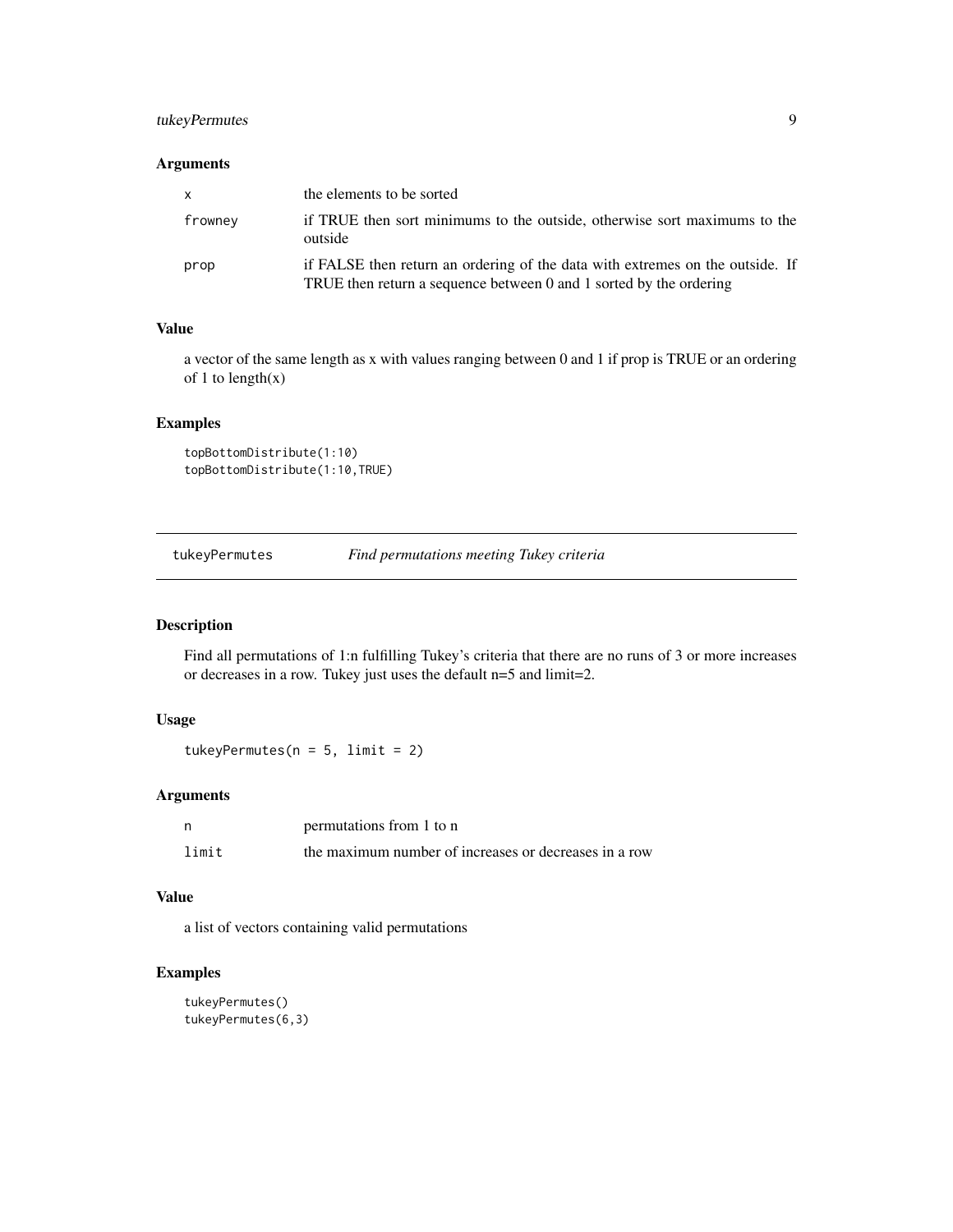<span id="page-9-0"></span>

Combine base+1 permutation strings to generate offsets

#### Usage

tukey $T(nReps = 10, base = 5)$ 

#### Arguments

| nReps | number of permutations to paste together |
|-------|------------------------------------------|
| base  | generate permutations of integers 1:base |

#### Value

A nReps\*base length vector giving offset positions based on Tukey's algorithm

#### Examples

tukeyT() tukeyT() tukeyT(5,4)

tukeyTexture *Generate random positions based on Tukey texture algorithm*

#### Description

Generate partly random, partly constrained lateral displacements based on Tukey texture algorithm from Tukey and Tukey 1990

#### Usage

tukeyTexture(x, jitter = TRUE, thin = FALSE, hollow = FALSE, delta = diff(stats::quantile(x, c(0.25, 0.75)))  $*$  0.03)

#### Arguments

| x      | the points to be jittered, really only used to calculate length    |
|--------|--------------------------------------------------------------------|
| jitter | if TRUE add random jitter to each point                            |
| thin   | if TRUE then push points to the center in thin regions             |
| hollow | if TRUE then expand points outward to avoid "hollowness"           |
| delta  | a "reasonably small value" used in edge straightening and thinning |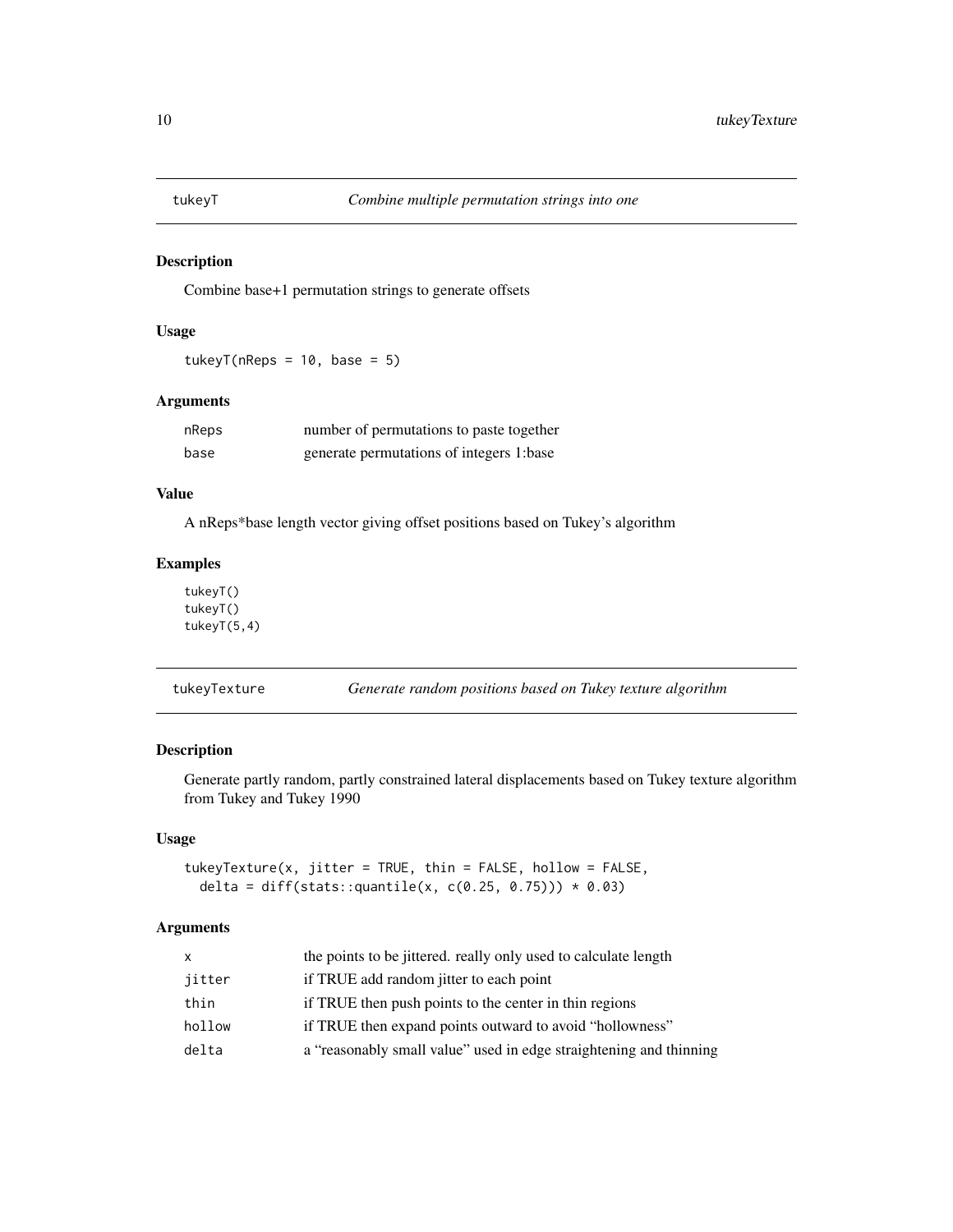#### <span id="page-10-0"></span>vanDerCorput 11

#### Value

a vector of length length(x) giving displacements for each corresponding point in  $x$ 

#### Examples

```
x<-rnorm(200)
plot(tukeyTexture(x),x)
x<-1:100
plot(tukeyTexture(x),x)
plot(tukeyTexture(log10(counties$landArea),TRUE,TRUE),log10(counties$landArea),cex=.25)
```
vanDerCorput *Generate van der Corput sequences*

#### Description

Generates the first (or an arbitrary offset) n elements of the van der Corput low-discrepancy sequence for a given base

#### Usage

 $vanDerCorput(n, base = 2, start = 1)$ 

#### Arguments

| n,    | the first n elements of the van der Corput sequence         |
|-------|-------------------------------------------------------------|
| base  | the base to use for calculating the van der Corput sequence |
| start | start at this position in the sequence                      |

#### Value

a vector of length n with values ranging between 0 and 1

#### References

[https://en.wikipedia.org/wiki/Van\\_der\\_Corput\\_sequence](https://en.wikipedia.org/wiki/Van_der_Corput_sequence)

#### Examples

vanDerCorput(100)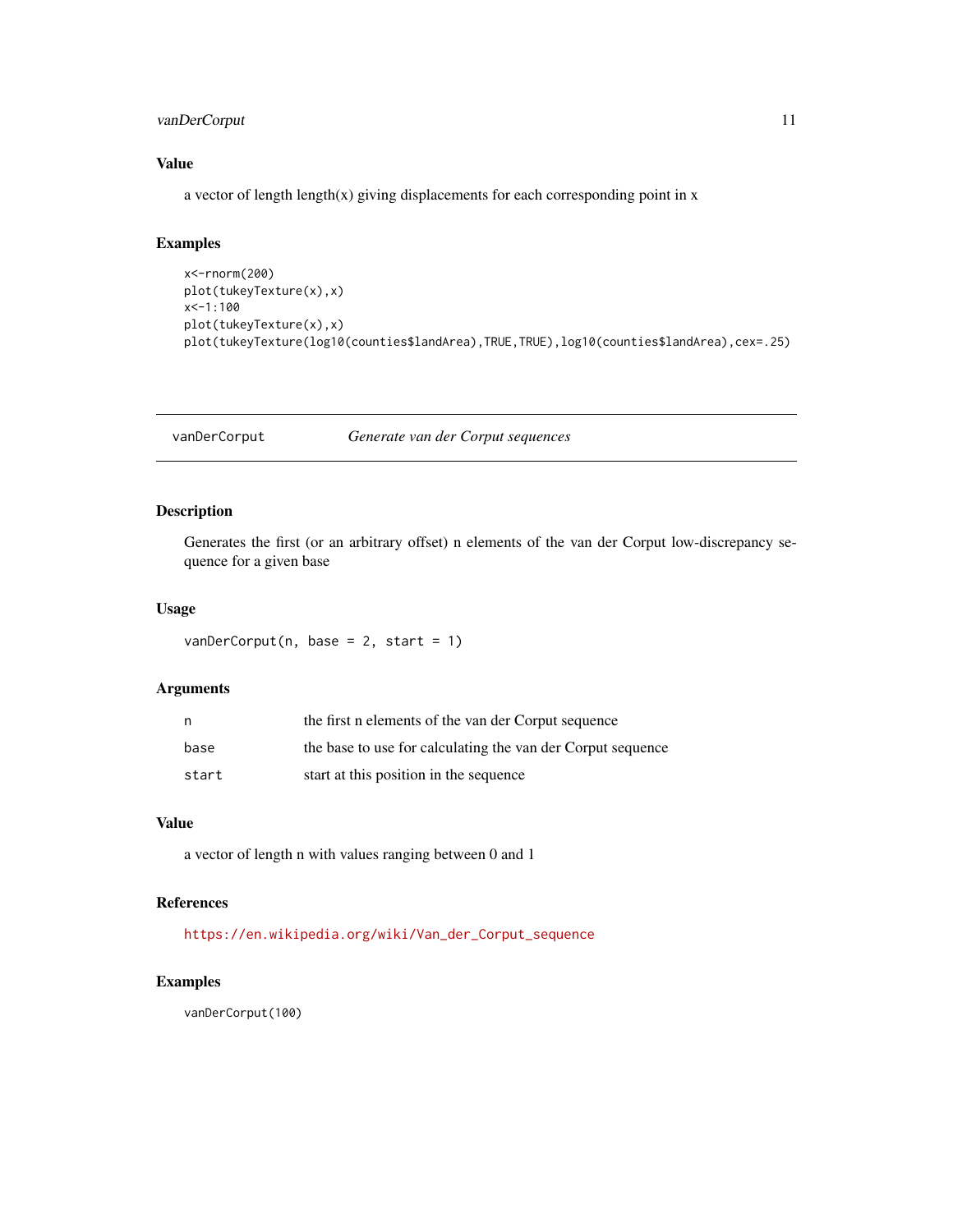<span id="page-11-0"></span>Arranges data points using quasirandom noise (van der Corput sequence) to create a plot resembling a cross between a violin plot (showing the density distribution) and a scatter plot (showing the individual points). The development version of this package is on [http://github.com/sherrillmix/](http://github.com/sherrillmix/vipor) [vipor](http://github.com/sherrillmix/vipor)

#### Details

The main functions are:

[offsetX](#page-5-1): calculate offsets in X position for plotting (groups of) one dimensional data [vpPlot](#page-11-1): a simple wrapper around plot and offsetX to generate plots of grouped data

#### Author(s)

Scott Sherrill-Mix, <shescott@upenn.edu>

#### See Also

<http://github.com/sherrillmix/vipor>

#### Examples

```
dat<-list(rnorm(100),rnorm(50,1,2))
ids<-rep(1:length(dat),sapply(dat,length))
offset<-offsetX(unlist(dat),ids)
plot(unlist(dat),ids+offset)
```
<span id="page-11-1"></span>vpPlot *Plot data using offsets by quasirandom noise to generate a violin point plot*

#### Description

Arranges data points using quasirandom noise (van der Corput sequence), pseudorandom noise or alternatively positioning extreme values within a band to the left and right to form beeswarm/onedimensional scatter/strip chart style plots. That is a plot resembling a cross between a violin plot (showing the density distribution) and a scatter plot (showing the individual points) and so here we'll call it a violin point plot.

#### Usage

```
vpPlot(x = rep("Data", length(y)), y, xaxt = "y", offsetXArgs = NULL, ...)
```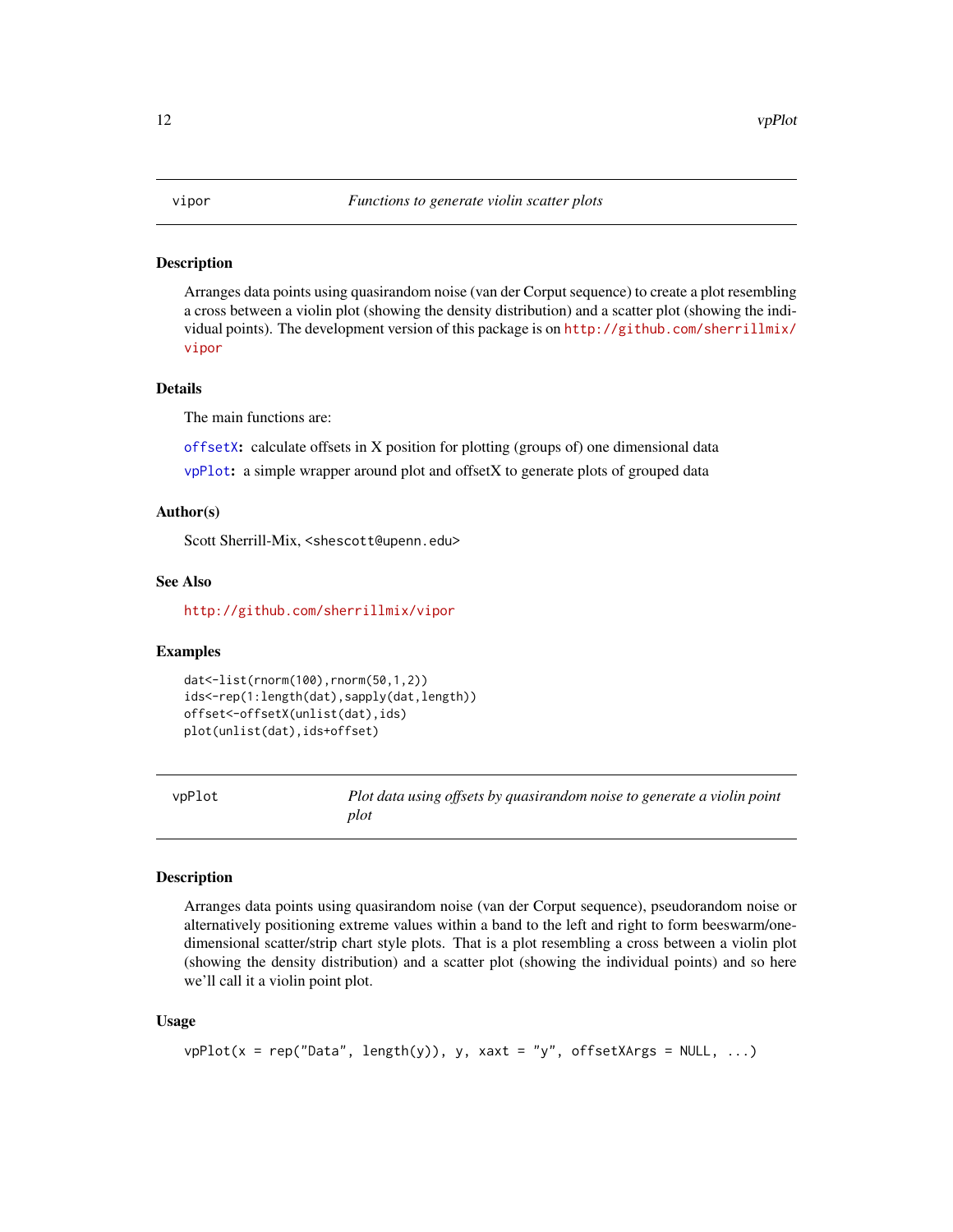#### <span id="page-12-0"></span>vpPlot the state of the state of the state of the state of the state of the state of the state of the state of the state of the state of the state of the state of the state of the state of the state of the state of the sta

#### Arguments

| x           | a grouping factor for y (optional) |
|-------------|------------------------------------|
| У           | vector of data points              |
| xaxt        | if 'n' then no x axis is plotted   |
| offsetXArgs | a list with arguments for offsetX  |
|             | additional arguments to plot       |

#### Value

invisibly return the adjusted x positions of the points

### See Also

[offsetX](#page-5-1)

```
dat<-list(
  'Mean=0'=rnorm(200),
  'Mean=1'=rnorm(50,1),
  'Bimodal'=c(rnorm(40,-2),rnorm(60,2)),
  'Gamma'=rgamma(50,1)
\mathcal{L}labs<-factor(rep(names(dat),sapply(dat,length)),levels=names(dat))
vpPlot(labs,unlist(dat))
```